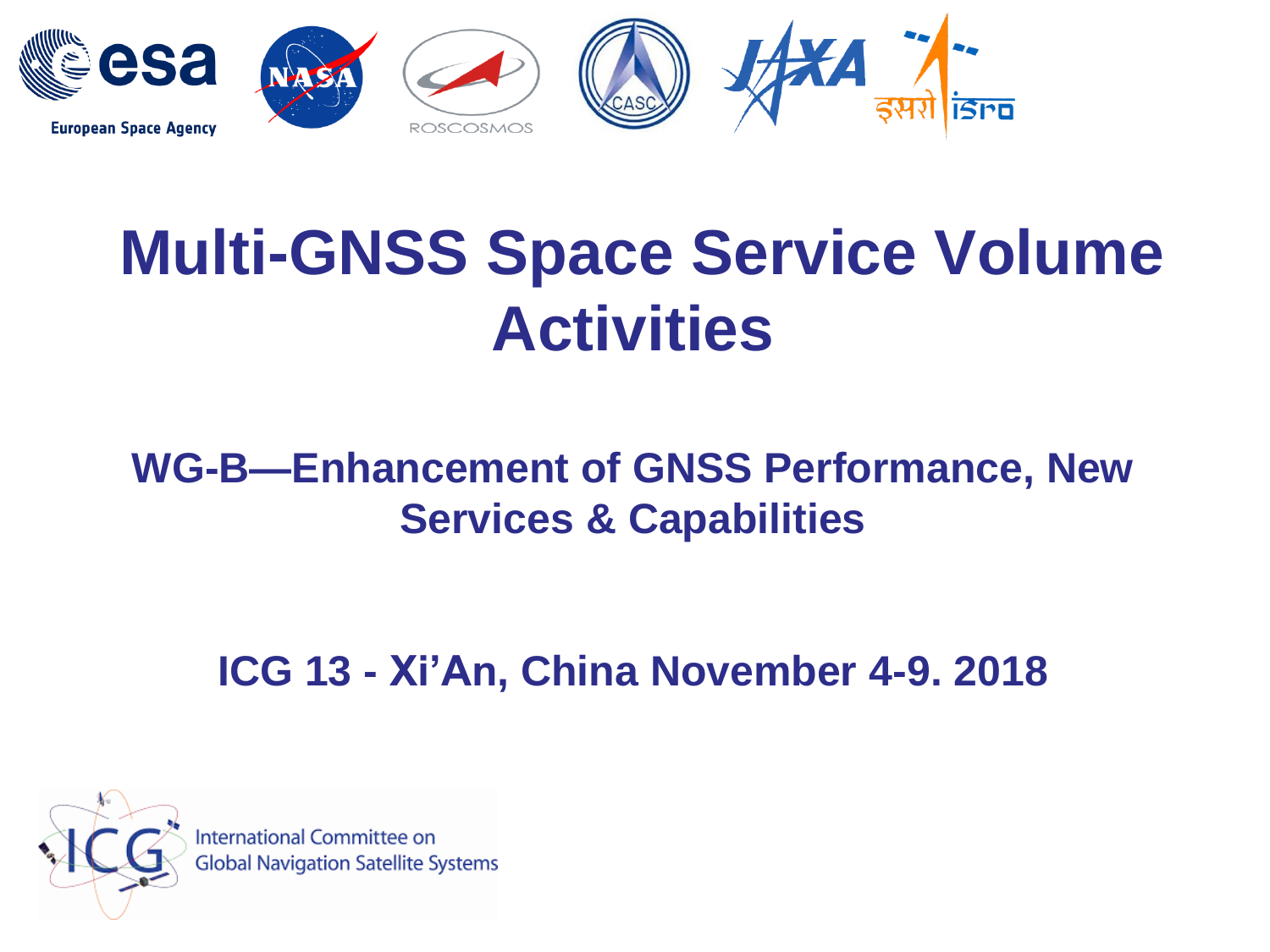

### **Overview**

- Interoperable Multi GNSS SSV Booklet
- **Outreach Activities**
- SSV Video
- **Space Applications Subgroup**
- Terms of Reference for Space Applications Subgroup

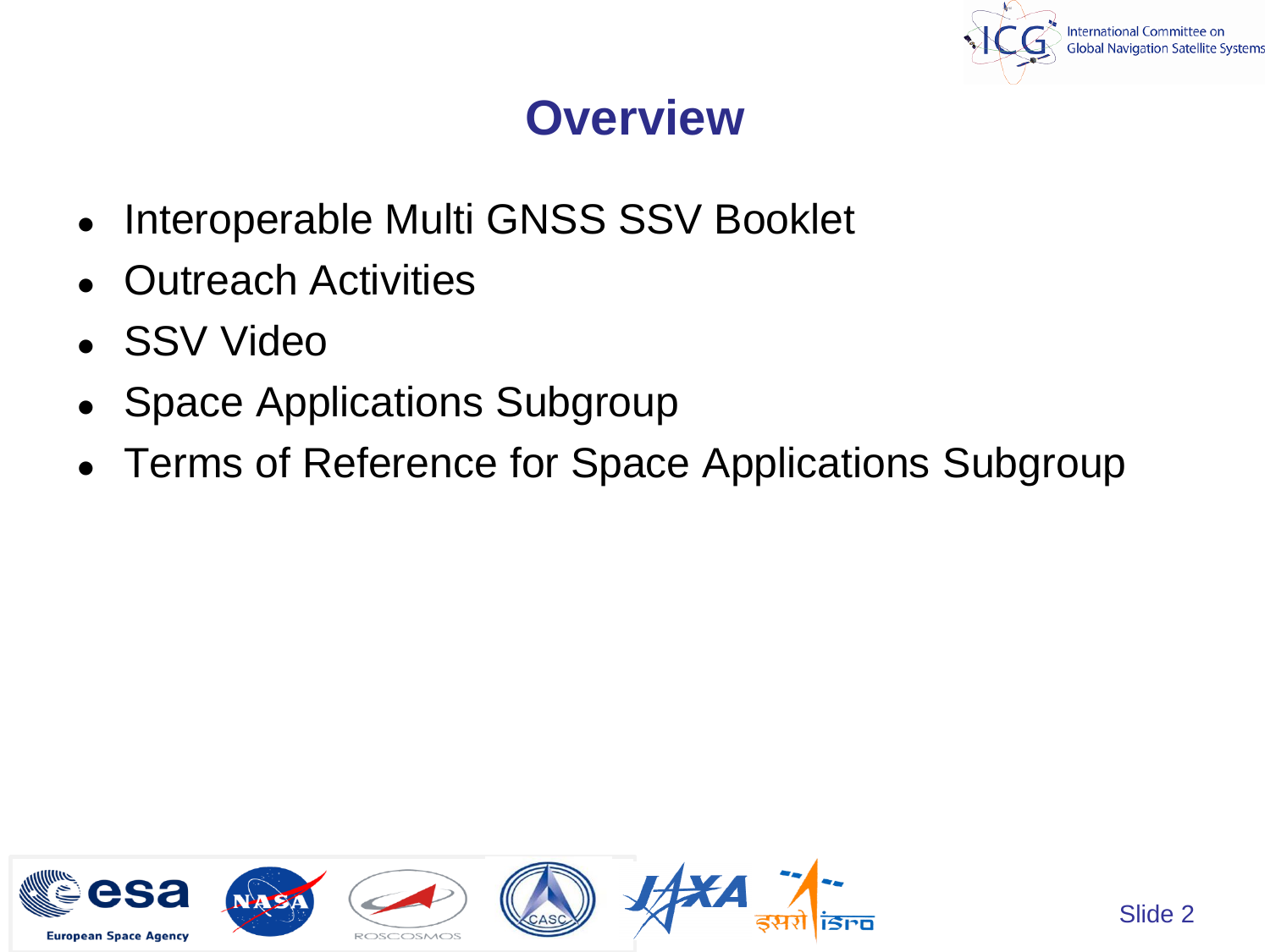

## **Interoperable Multi GNSS SSV Booklet**

- Booklet was published on 01 Nov 2018
- Identifier: ST/SPACE/75
- Electronically available at:
	- [http://www.unoosa.org/oosa/en/ourwork/icg/documents/publicati](http://www.unoosa.org/oosa/en/ourwork/icg/documents/publications.html) ons.html
	- [http://www.unoosa.org/res/oosadoc/data/documents/2018/stspa](http://www.unoosa.org/res/oosadoc/data/documents/2018/stspace/stspace75_0_html/st_space_75E.pdf) ce/stspace75\_0\_html/st\_space\_75E.pdf
- Hard copies will be provided to UNHQ (New York) for public sales.

### **Congratulations and many, many thanks to the ICG and WG-B for this achievement**

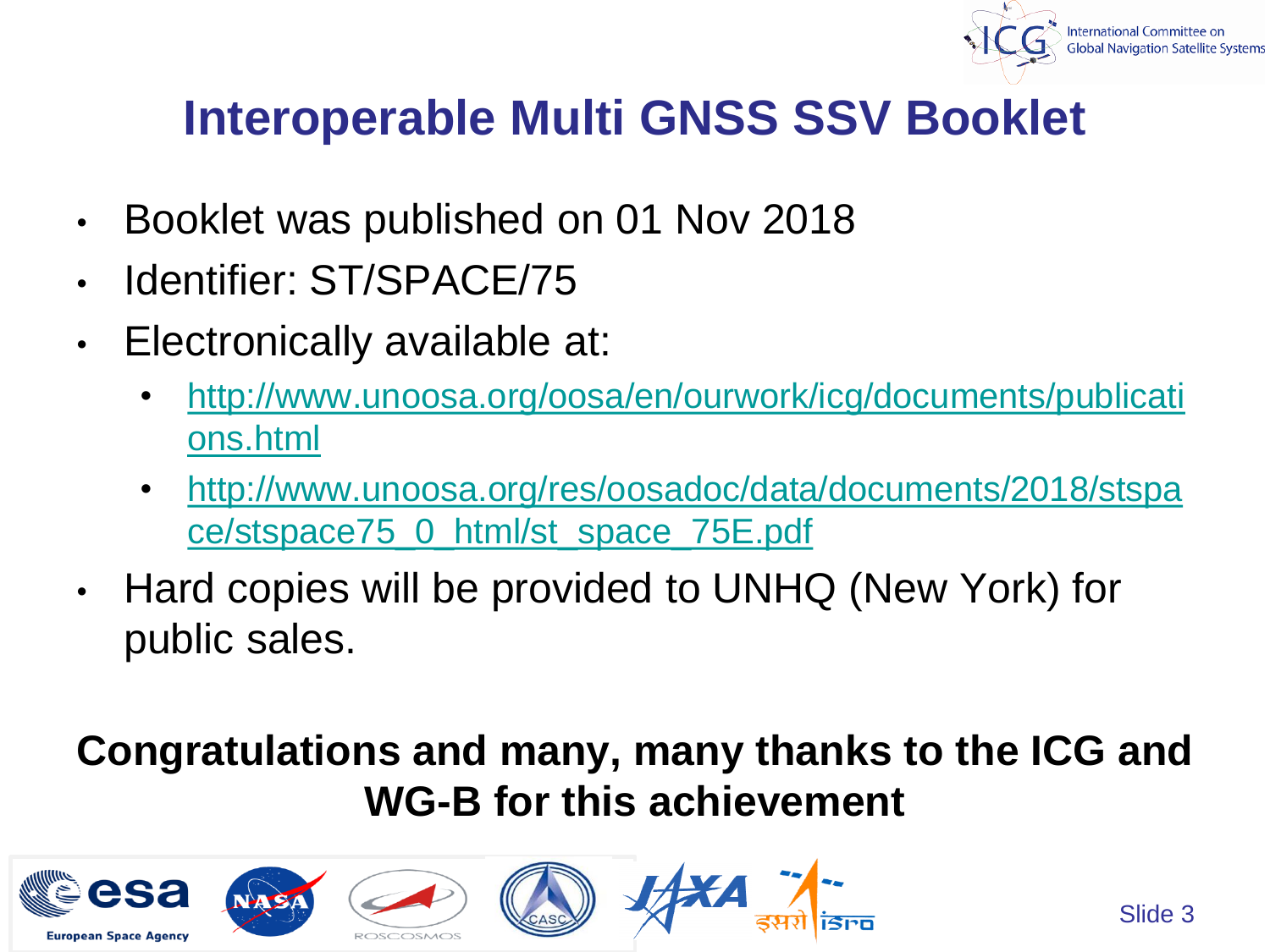

### **Interoperable Multi GNSS SSV Booklet**

- Revisions and comments to the Booklet should be submitted to the SSV Taskforce or the WG-B chairs.
	- Submissions can be done at any time
	- Discussion will occur at SSV Taskforce and WG-B meetings
	- Final adoption of Booklet revisions will occur at annual ICG meetings and submitted to ICG for document updates
	- First revision cycle of Booklet is intended to be finalized at ICG-14
- Larger additions (new simulations, analyses, additional data, etc.) should be coordinated through the SSV Taskforce.

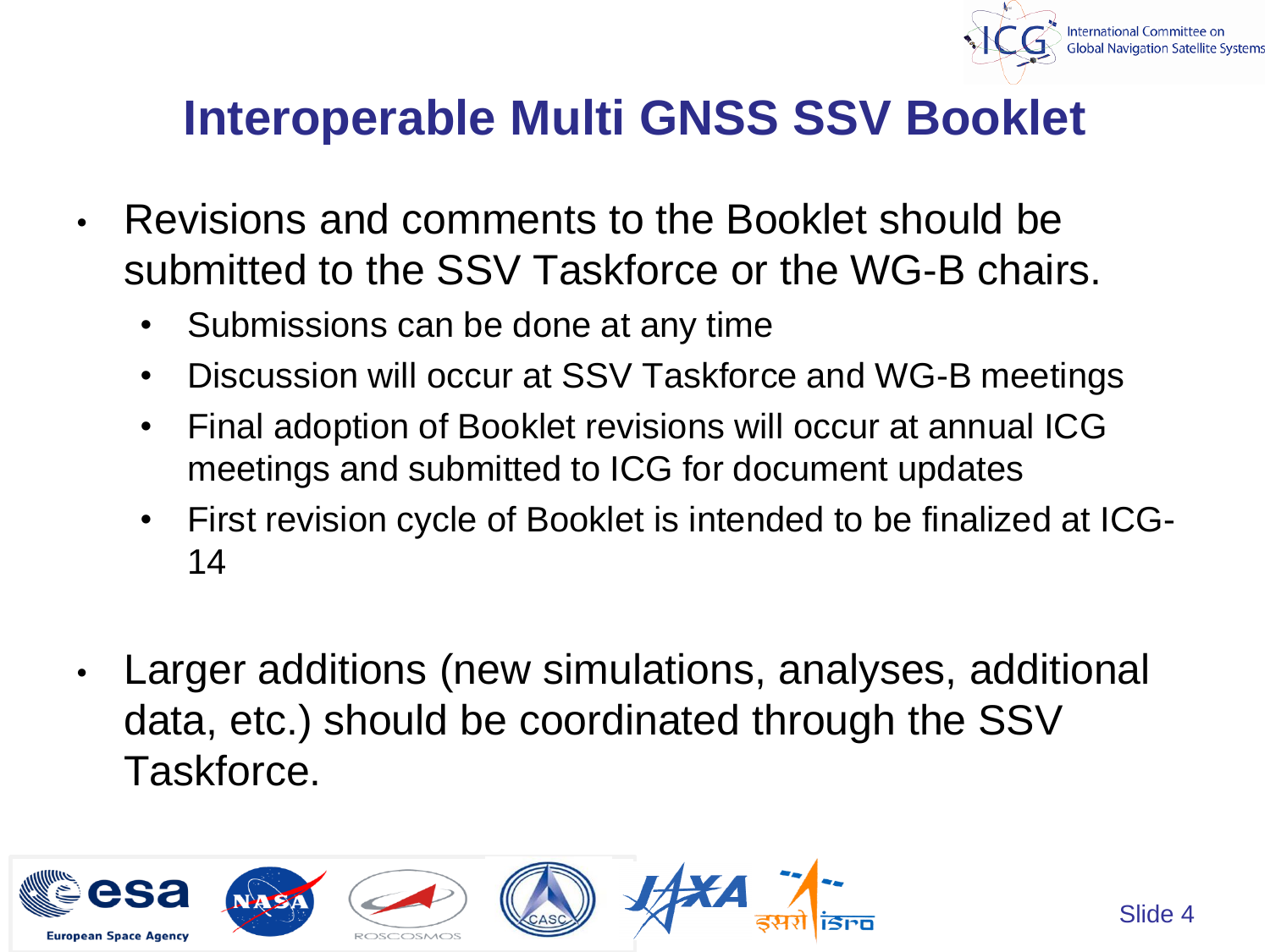

### **Recent Outreach Activities**

- Public outreach activities
	- − 24–28 Sep 2018: **ION GNSS+**, Miami, FL, USA [2 papers]
		- − Paper 1: Development of Multi-GNSS SSV
		- − Paper 2: Technical Results of Multi-GNSS SSV Analysis
		- − Session: The Navigation of Satellites
		- − Final proceedings are published at: <https://www.ion.org/publications/browse.cfm?year=2018>
	- − 1–5 Oct 2018: **IAC 2018**, Bremen, Germany
		- − Paper: The Multi-GNSS SSV
		- − Session: Space-Based Navigation Systems and Services
		- − Final proceedings provided to attendees
- All final papers/presentations are posted to SSV FTP site and are available upon request.

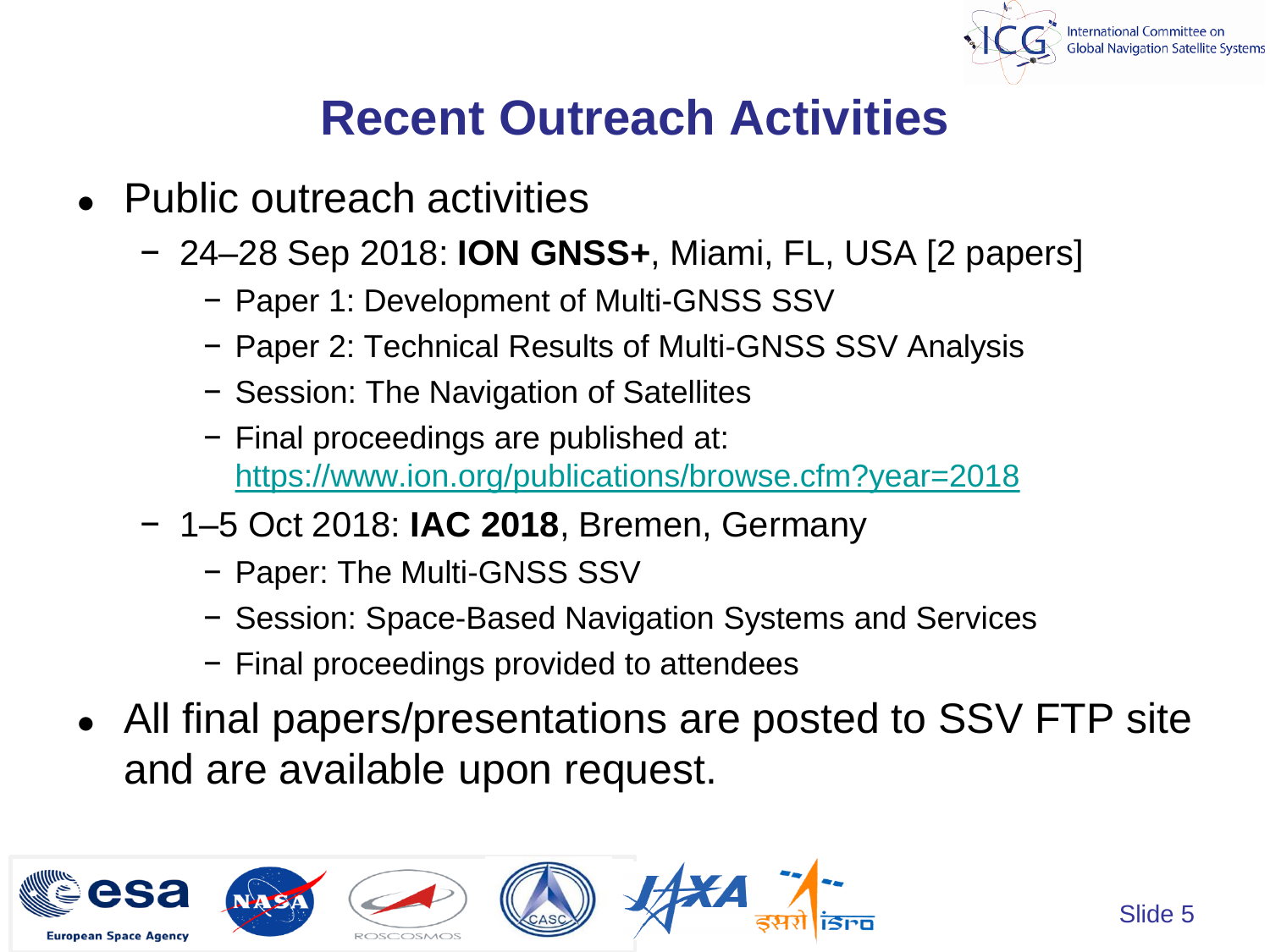

### **Recent Outreach Activities**

- Common questions and feedback:
	- − When will the GNSS SSV Booklet be available?
	- − What is specification status of SSV performance characteristics?
	- − What is the feasibility of GNSS navigation at lunar distance?
	- − Should GNSS signals in the SSV be augmented to improve performance or resiliency?
- Next step:
	- − Journal publication

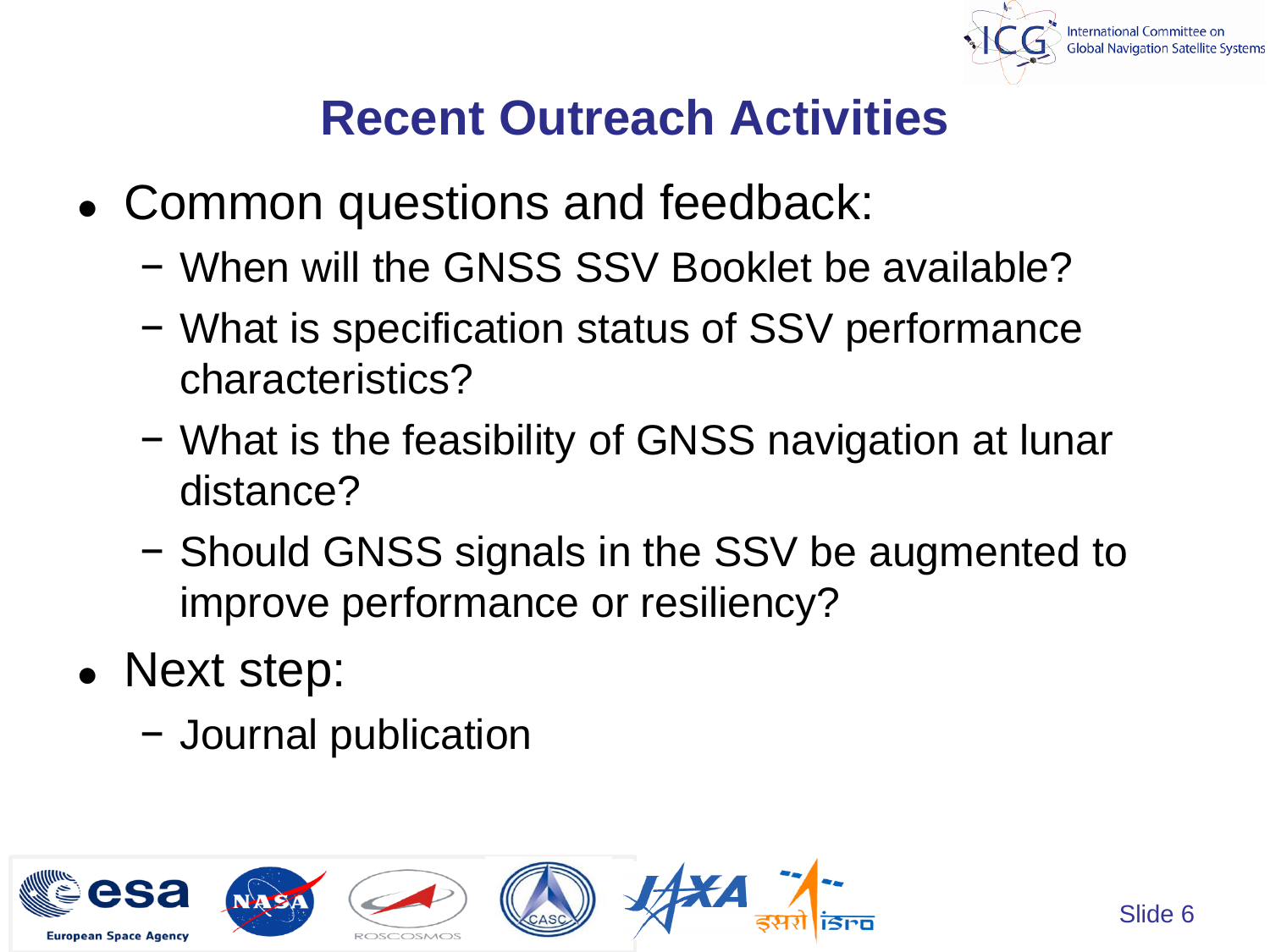

### **SSV Video – Status Update**

- Recap of video takeaway and audience
- Changes in video planning and content, based on NASA Public Relations and Video Producer comments
	- − Maximum length of video
	- − Script changes
- Status on international video clips
- Video production status & tentative schedule for roll-out

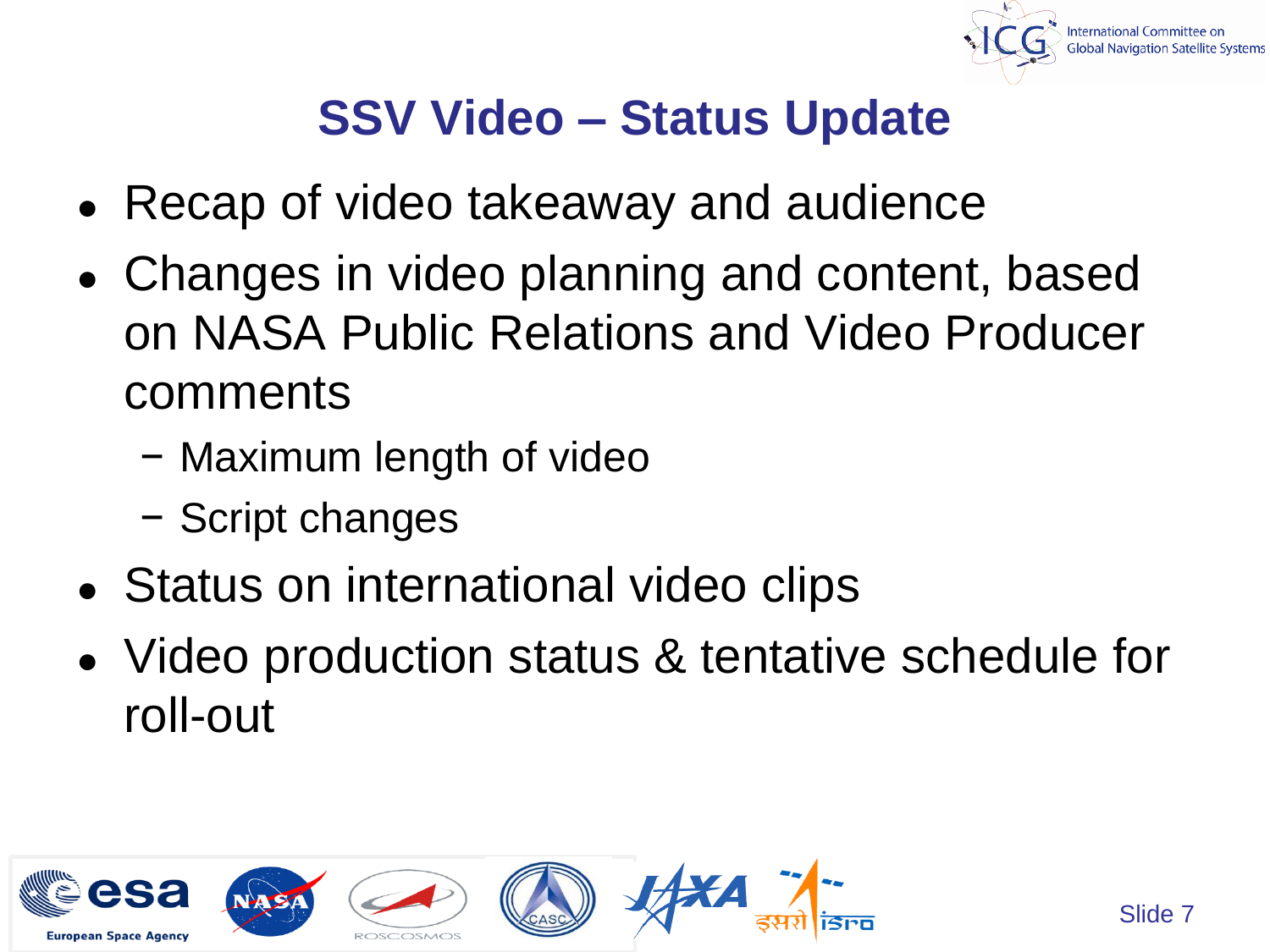## **SSV Video – Tentative Schedule**

- **Finalize script and action plan: ICG-13**
- **Final video clips due from all parties: November 21, 2018**
- **Production version draft: Early December**
- **Final Production copy for review: Late December**
- **External release: Spring 2019**

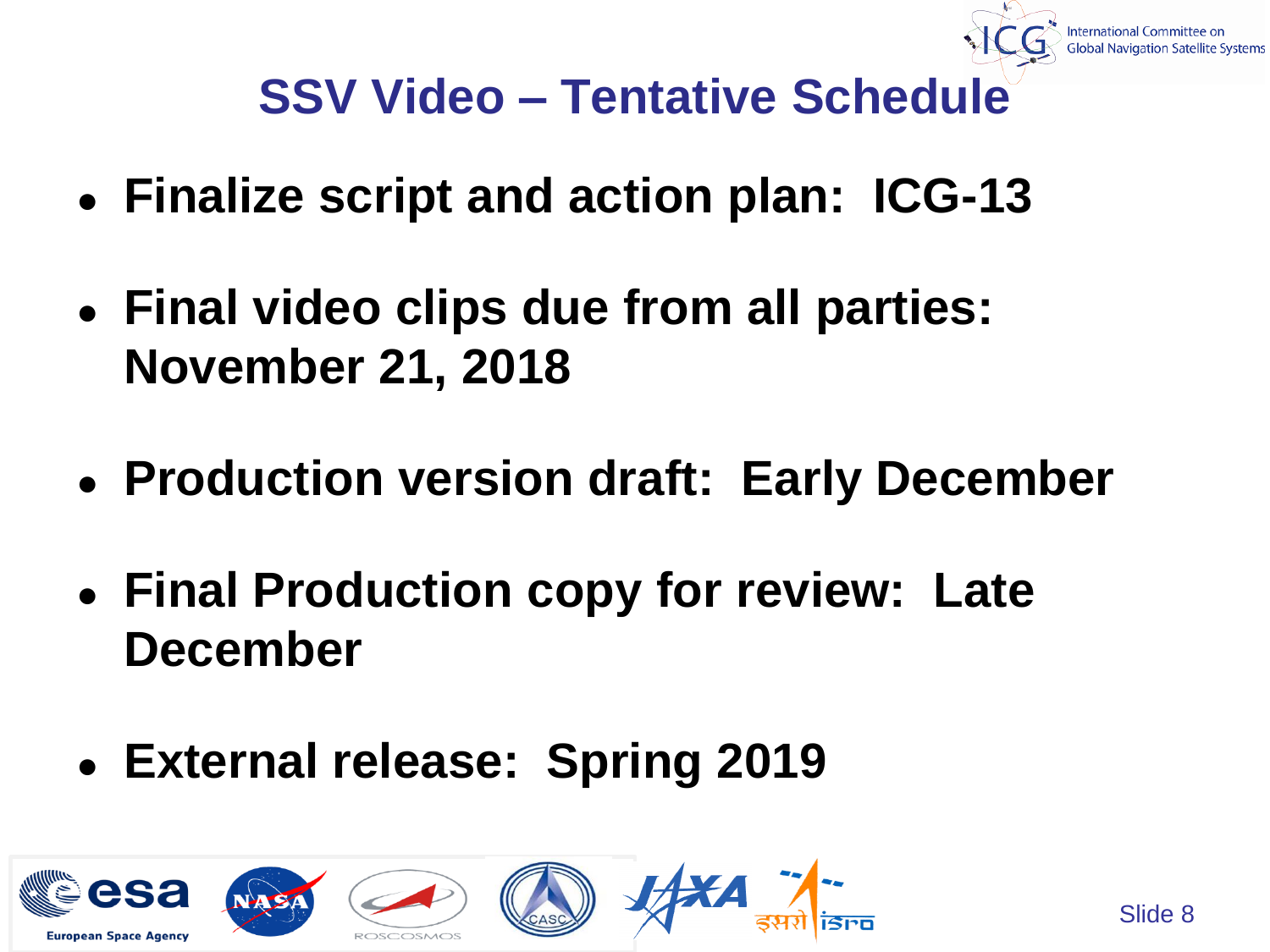## **Space Applications Subgroup**

- **Current structure:**
	- "SSV Taskforce" made up of representatives from WG-B
	- Biweekly meetings by teleconference
	- Main activities:
		- SSV papers for ION/IAC
		- Finalizing SSV Booklet
		- SSV Video

#### • **Current Status:**

- Attendance needs improvement: mainly US and ESA, but we need all Providers on-board
- Informal structure; not part of WG-B Terms of Reference
- Narrow focus on GNSS SSV
- SSV issues take up majority of WG-B time
- **Proposal:**
	- Creation of WG-B dedicated Space User Subgroup as formal part of WG-B
	- Similar to existing Applications Subgroup

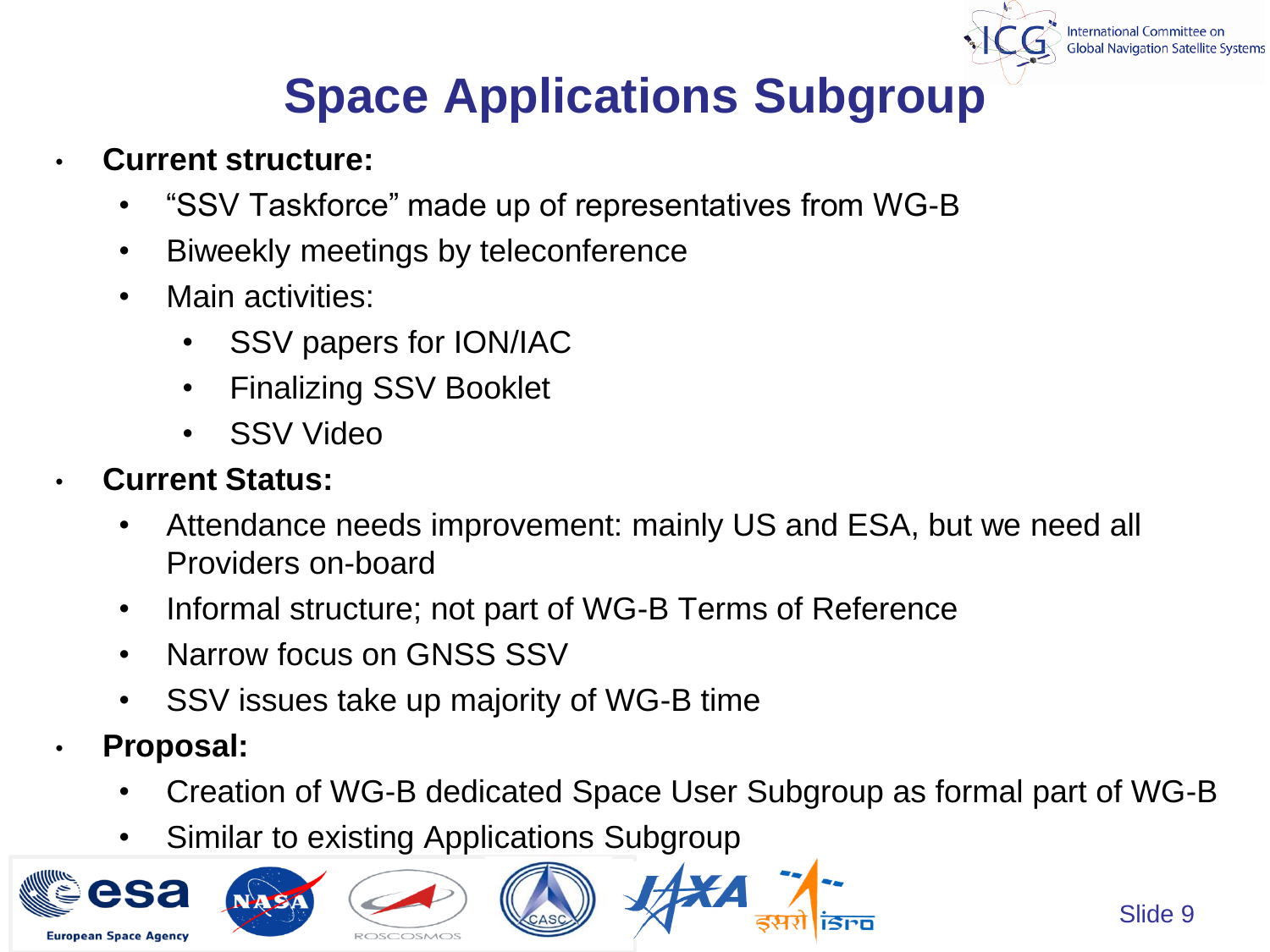## **Space Applications Subgroup – ICG Recommendation**

#### **Background/Brief Description of the Issue**:

WG-B has an extensive work plan, including many facets such as performance enhancements, ionospheric modeling, new service concepts and augmentations, and the SSV. The Multi-GNSS SSV project, and other similar projects, benefit from a highly active and focused team, which may not be appropriate for the WG-B as a whole, and may in fact detract from its ability to focus on other activities within its work plan.

#### **Discussion/Analyses**:

The formation of a formal subgroup on Space Applications would allow for independent action by its voluntary membership and leadership. Its focus would be the Multi-GNSS SSV and other aspects specific to the space user community.

#### **Recommendation of Committee Action**:

*WG-B will create a Space Applications Subgroup, whose scope will include opportunities, issues, and challenges related to space applications of GNSS, as defined by the Subgroup terms of reference. For these purposes, the subgroup will interact with the space user community and the service providers. The terms of reference will be adopted by WG-B and the need for modification will be reviewed annually.*

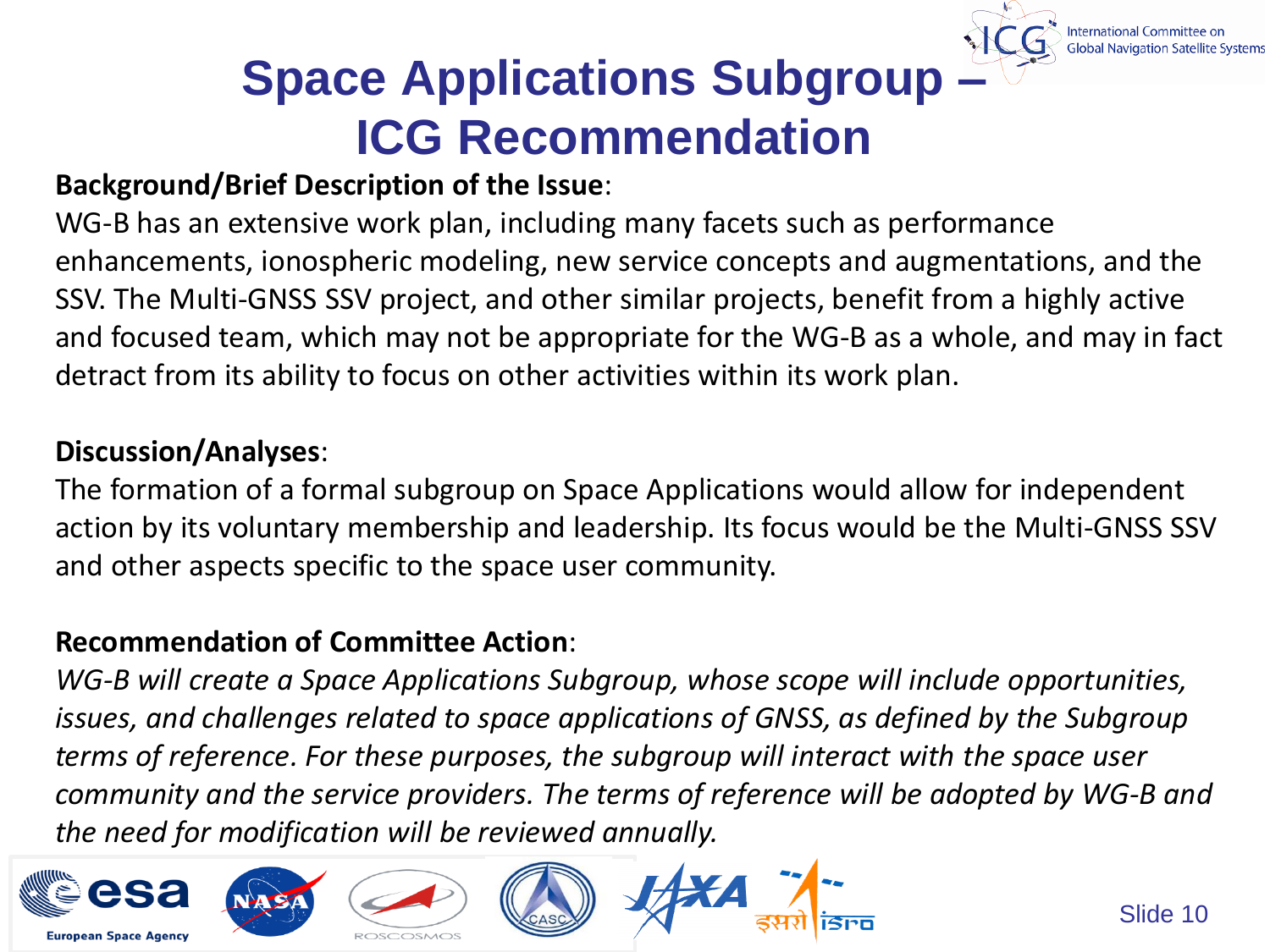

### **ToR for Space Applications Subgroup**

#### **1. Scope of the Space Applications Subgroup**

− This Terms of Reference (ToR) defines the "Space Applications Subgroup" of ICG WG-B and its associated activities.

#### **2. Objectives of Space Applications Subgroup**

- − Lead evolution of the Interoperable Multi-GNSS Space Service Volume including the use of GNSS for missions beyond the existing SSV (e.g. lunar)
- − Encourage developments of space-based user equipment and emerging user community
- − Encourage coordination with Interagency Operations Advisory Group (IOAG) and International Space Exploration Coordination Group (ISECG)
- − Encourage development of new services and augmentations beneficial to space users.
- − Promote space user community needs within ICG.

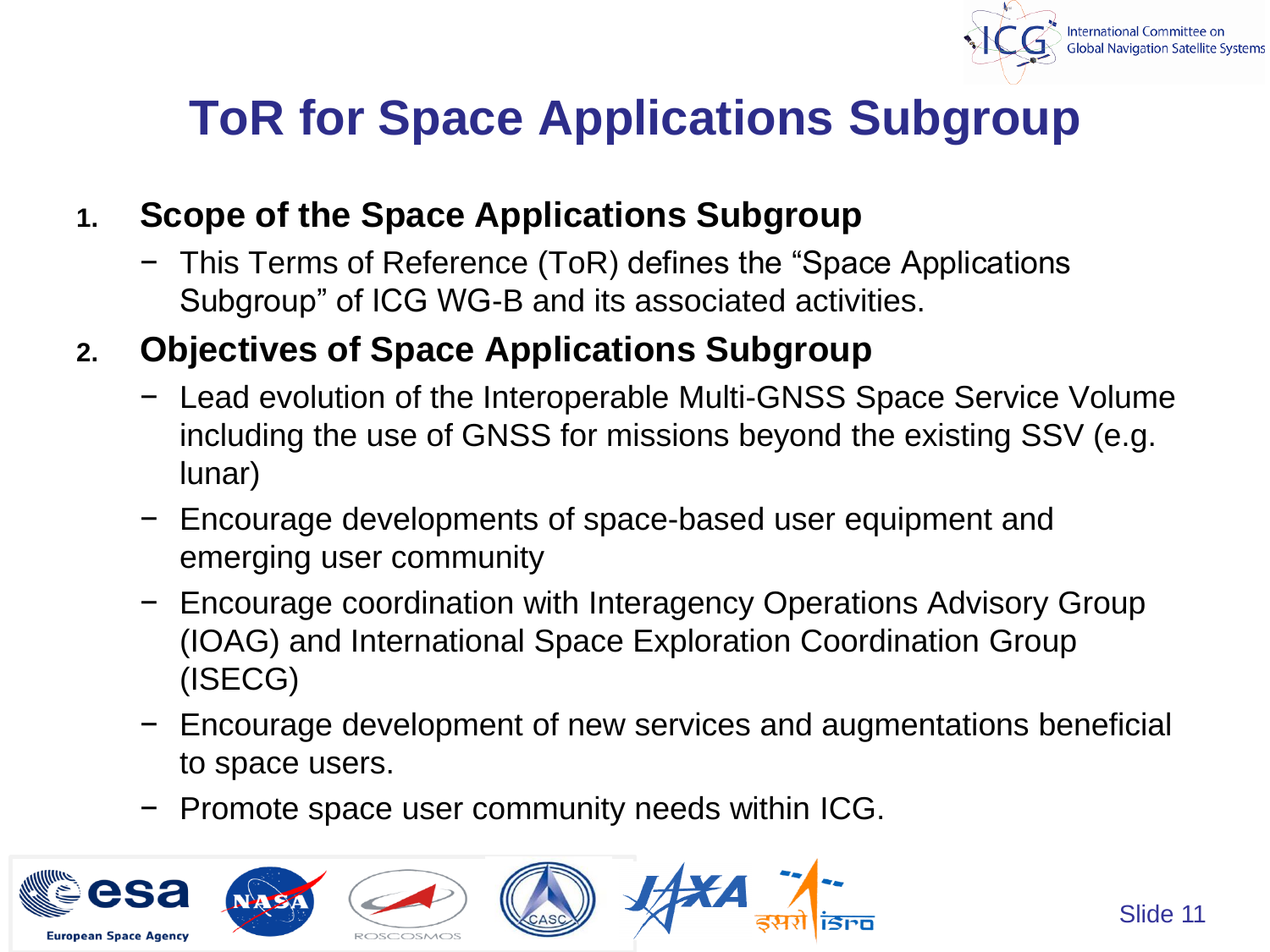

## **ToR for Space Applications Subgroup**

#### **1. Participants**

− List of Participants

### ● **Regulatory Framework**

− This ToR is applicable to all related documents under the Space Applications Subgroup of WG-B.

#### ● **Milestones**

- − Draft ToR for the **Space Applications Subgroup**
- − Submission of the ToR for the Space Applications Subgroup **to ICG**
- − Launch of activities for **Space Applications Subgroup**
- **Annexes**